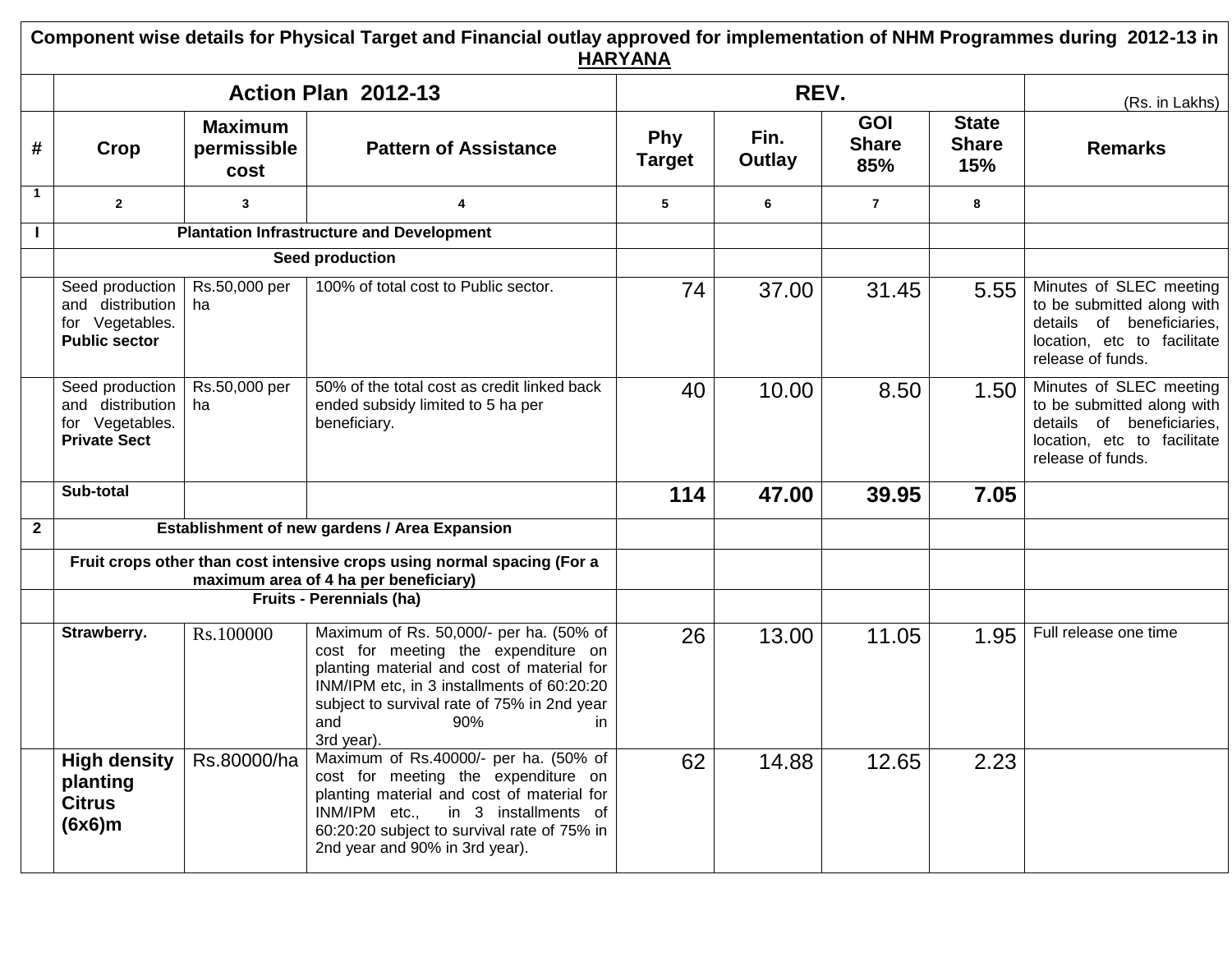| <b>High density</b><br>planting<br>guava (6x6<br>Spacing)  | Rs.80000/ha  | Maximum of Rs.40000/- per ha. (50% of<br>cost for meeting the expenditure on<br>planting material and cost of material for<br>INM/IPM etc., in 3 installments of<br>60:20:20 subject to survival rate of 75% in<br>2nd year and 90% in 3rd year).                                                                    | 58   | 13.92  | 11.83  | 2.09  |  |
|------------------------------------------------------------|--------------|----------------------------------------------------------------------------------------------------------------------------------------------------------------------------------------------------------------------------------------------------------------------------------------------------------------------|------|--------|--------|-------|--|
| <b>High density</b><br>planting<br>mango (10x5<br>Spacing) | Rs.80000/ha  | Maximum of Rs.40000/- per ha. (50% of<br>cost for meeting the expenditure on<br>planting material and cost of material for<br>INM/IPM etc., in 3 installments of<br>60:20:20 subject to survival rate of 75% in<br>2nd year and 90% in 3rd year).                                                                    | 13   | 3.12   | 2.65   | 0.47  |  |
| Mango (10x5)m                                              | Rs.40,000/ha | Maximum of Rs.30000/- per ha. (75% of<br>cost for meeting the expenditure on<br>planting material and cost of INM/IPM etc<br>in 3 installments of 60:20:20 subject to<br>survival rate of 75% in 2nd year & 90% in<br>3rd year for perennial crops and for non<br>perennial crops in 2 installments of<br>$75:25$ ). | 140  | 25.20  | 21.42  | 3.78  |  |
| Peach                                                      | Rs.40,000/ha | Maximum of Rs.30000/- per ha. (75% of<br>cost for meeting the expenditure on<br>planting material and cost of INM/IPM etc<br>in 3 installments of 60:20:20 subject to<br>survival rate of 75% in 2nd year & 90% in<br>3rd year for perennial crops and for non<br>perennial crops in 2 installments of<br>75:25).    | 6    | 1.08   | 0.92   | 0.16  |  |
| Citrus (6x6)m                                              | Rs.35000/ha  | Maximum of Rs.26250/- per ha. (75% of<br>cost for meeting the expenditure on<br>planting material and cost of INM/IPM etc<br>in 3 installments of 60:20:20 subject to<br>survival rate of 75% in 2nd year & 90% in<br>3rd year for perennial crops and for non<br>perennial crops in 2 installments of<br>$75:25$ ). | 1521 | 239.56 | 203.62 | 35.93 |  |
| Sapota<br>(10x10/6x6)m                                     | Rs.35000/ha  | Maximum of Rs.26250/- per ha. (75% of<br>cost for meeting the expenditure on<br>planting material and cost of INM/IPM etc<br>in 3 installments of 60:20:20 subject to<br>survival rate of 75% in 2nd year & 90% in<br>3rd year for perennial crops and for non<br>perennial crops in 2 installments of<br>$75:25$ ). | 100  | 15.75  | 13.39  | 2.36  |  |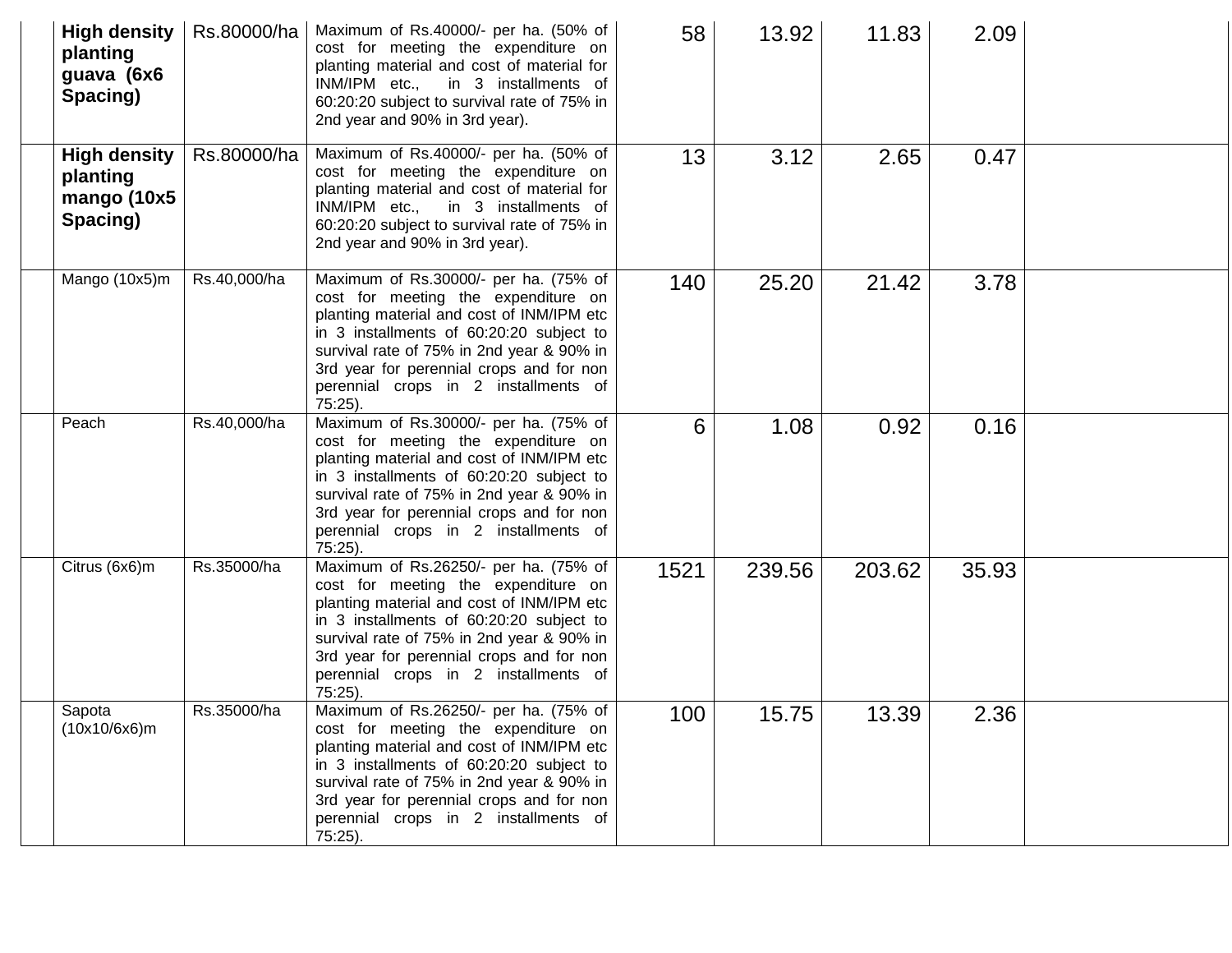| Guava (6x6/3)m         | Rs.40,000/ha  | Maximum of Rs.30000/- per ha. (75% of<br>cost for meeting the expenditure on<br>planting material and cost of INM/IPM etc<br>in 3 installments of 60:20:20 subject to<br>survival rate of 75% in 2nd year & 90% in<br>3rd year for perennial crops and for non<br>perennial crops in 2 installments of<br>75:25).    | 591  | 106.38 | 90.42  | 15.96 |  |
|------------------------|---------------|----------------------------------------------------------------------------------------------------------------------------------------------------------------------------------------------------------------------------------------------------------------------------------------------------------------------|------|--------|--------|-------|--|
| Ber $(6x6/3)m$         | Rs. 18000/ha  | Maximum of Rs.13500/- per ha. (75% of<br>cost for meeting the expenditure on<br>planting material and cost of INM/IPM etc<br>in 3 installments of 60:20:20 subject to<br>survival rate of 75% in 2nd year & 90% in<br>3rd year for perennial crops and for non<br>perennial crops in 2 installments of<br>$75:25$ ). | 57   | 4.62   | 3.92   | 0.69  |  |
| Sub-total              |               |                                                                                                                                                                                                                                                                                                                      | 2574 | 437.50 | 371.88 | 65.63 |  |
|                        |               | Maintenance (I Year)                                                                                                                                                                                                                                                                                                 |      |        |        |       |  |
|                        |               | Fruits- Perennials High density planting                                                                                                                                                                                                                                                                             |      |        |        |       |  |
| Citrus (6x3)m          | Rs. 80,000/ha | Maximum of Rs. 40,000/- per ha. (50% of<br>cost for meeting the expenditure on<br>planting material and cost of material for<br>INM/IPM etc, in 3 installments of 60:20:20<br>subject to survival rate of 75% in 2nd year<br>and<br>90%<br>in<br>3rd year).                                                          | 61   | 4.90   | 4.17   | 0.74  |  |
| Guava<br>$(3x3/1.5)$ m | do            | do                                                                                                                                                                                                                                                                                                                   | 45   | 3.60   | 3.06   | 0.54  |  |
| Mango (5x5)m           | do            | do                                                                                                                                                                                                                                                                                                                   | 10   | 0.80   | 0.68   | 0.12  |  |
| Sub-total              |               |                                                                                                                                                                                                                                                                                                                      | 116  | 9.30   | 7.91   | 1.40  |  |
| Mango (10x5)m          | Rs.40,000/ha  | Maximum of Rs.30000/- per ha. (75% of<br>cost for meeting the expenditure on<br>planting material and cost of INM/IPM etc<br>in 3 installments of 60:20:20 subject to<br>survival rate of 75% in 2nd year & 90% in<br>3rd year for perennial crops and for non<br>perennial crops in 2 installments of<br>$75:25$ ). | 114  | 6.84   | 5.81   | 1.03  |  |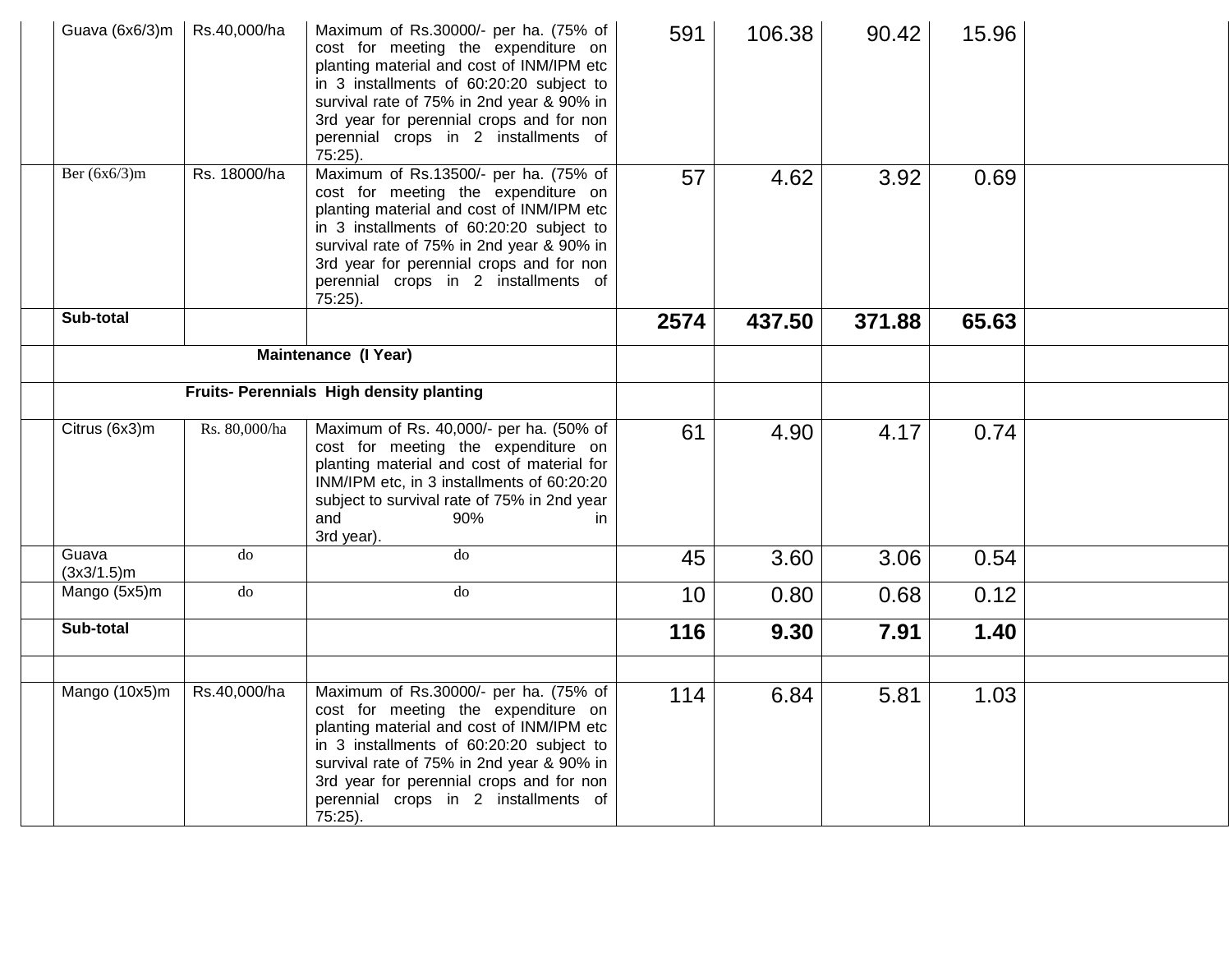| Papaya (5x5)m                                              | Rs.40,000/ha | Maximum of Rs.30000/- per ha. (75% of<br>cost for meeting the expenditure on<br>planting material and cost of INM/IPM etc<br>in 3 installments of 60:20:20 subject to<br>survival rate of 75% in 2nd year & 90% in<br>3rd year for perennial crops and for non<br>perennial crops in 2 installments of<br>$75:25$ ). | 15   | 0.90  | 0.77  | 0.14  |  |
|------------------------------------------------------------|--------------|----------------------------------------------------------------------------------------------------------------------------------------------------------------------------------------------------------------------------------------------------------------------------------------------------------------------|------|-------|-------|-------|--|
| Citrus (6x6)m                                              | Rs.35000/ha  | Maximum of Rs.26250/- per ha. (75% of<br>cost for meeting the expenditure on<br>planting material and cost of INM/IPM etc<br>in 3 installments of 60:20:20 subject to<br>survival rate of 75% in 2nd year & 90% in<br>3rd year for perennial crops and for non<br>perennial crops in 2 installments of<br>$75:25$ ). | 1083 | 56.87 | 48.34 | 8.53  |  |
| Sapota (5x5)m                                              | Rs.35000/ha  | Maximum of Rs.26250/- per ha. (75% of<br>cost for meeting the expenditure on<br>planting material and cost of INM/IPM etc<br>in 3 installments of 60:20:20 subject to<br>survival rate of 75% in 2nd year & 90% in<br>3rd year for perennial crops and for non<br>perennial crops in 2 installments of<br>$75:25$ ). | 72   | 3.78  | 3.21  | 0.57  |  |
| Guava (6x6/3)m                                             | Rs.40,000/ha | Maximum of Rs.30000/- per ha. (75% of<br>cost for meeting the expenditure on<br>planting material and cost of INM/IPM etc<br>in 3 installments of 60:20:20 subject to<br>survival rate of 75% in 2nd year & 90% in<br>3rd year for perennial crops and for non<br>perennial crops in 2 installments of<br>$75:25$ ). | 390  | 23.38 | 19.87 | 3.51  |  |
| Ber $(6x6/3)m$                                             | Rs. 18000/ha | Maximum of Rs.13500/- per ha. (75% of<br>cost for meeting the expenditure on<br>planting material and cost of INM/IPM etc<br>in 3 installments of 60:20:20 subject to<br>survival rate of 75% in 2nd year & 90% in<br>3rd year for perennial crops and for non<br>perennial crops in 2 installments of<br>$75:25$ ). | 22   | 0.58  | 0.50  | 0.09  |  |
| Sub-total                                                  |              |                                                                                                                                                                                                                                                                                                                      | 1695 | 92.35 | 78.49 | 13.85 |  |
|                                                            |              | <b>Maintenance (II Year)</b>                                                                                                                                                                                                                                                                                         |      |       |       |       |  |
| <b>High density</b><br>planting<br><b>Citrus</b><br>(6x6)m | Rs.80000/ha  | Maximum of Rs.40000/- per ha. (50% of<br>cost for meeting the expenditure on<br>planting material and cost of material for<br>INM/IPM etc.,<br>in 3 installments of<br>60:20:20 subject to survival rate of 75% in<br>2nd year and 90% in 3rd year).                                                                 | 21   | 1.66  | 1.41  | 0.25  |  |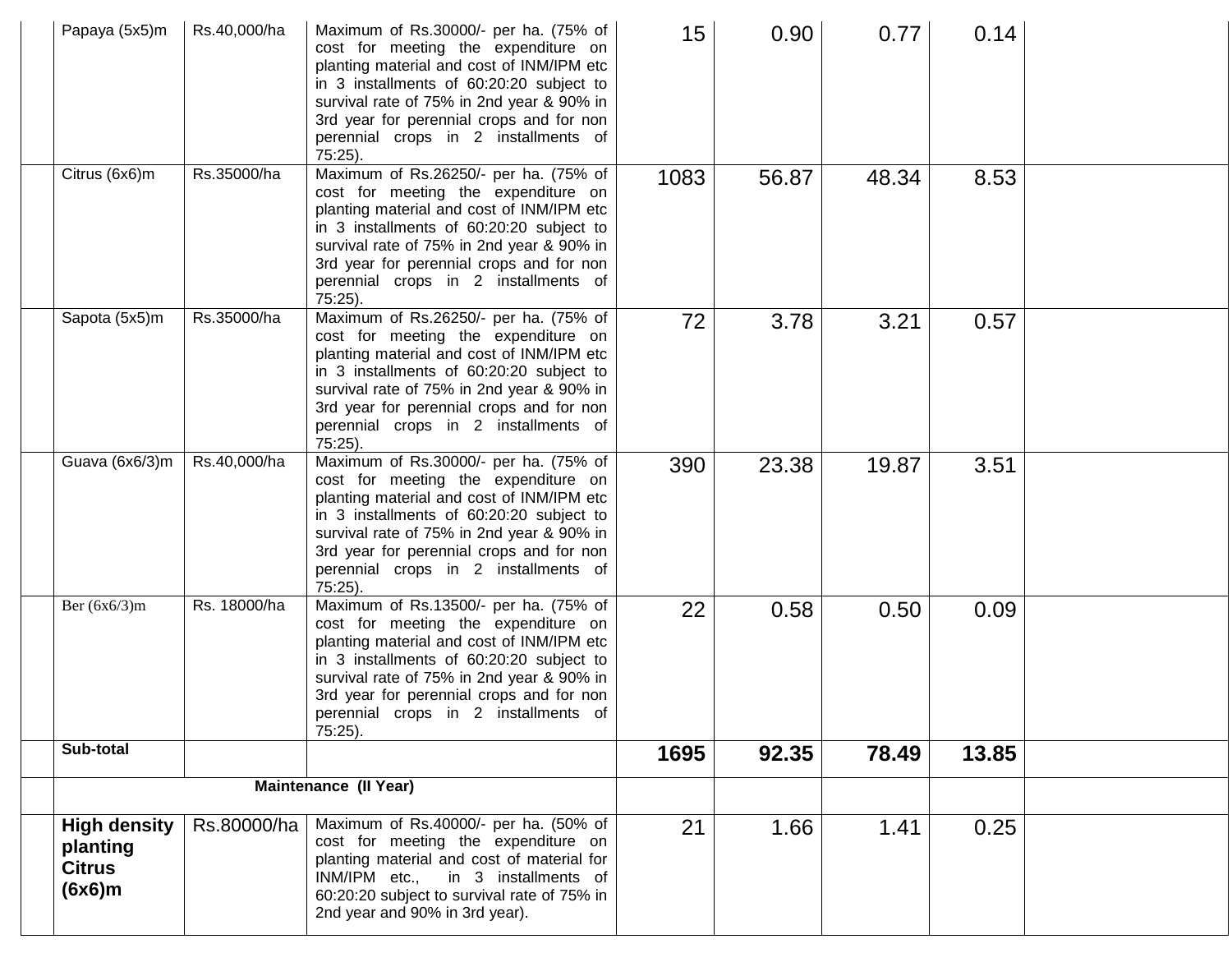| <b>High density</b><br>planting<br>guava (6x6<br>Spacing)  | Rs.80000/ha  | Maximum of Rs.40000/- per ha. (50% of<br>cost for meeting the expenditure on<br>planting material and cost of material for<br>INM/IPM etc., in 3 installments of<br>60:20:20 subject to survival rate of 75% in<br>2nd year and 90% in 3rd year).                                                                    | 9              | 0.72  | 0.61  | 0.11  |  |
|------------------------------------------------------------|--------------|----------------------------------------------------------------------------------------------------------------------------------------------------------------------------------------------------------------------------------------------------------------------------------------------------------------------|----------------|-------|-------|-------|--|
| <b>High density</b><br>planting<br>mango (10x5<br>Spacing) | Rs.80000/ha  | Maximum of Rs.40000/- per ha. (50% of<br>cost for meeting the expenditure on<br>planting material and cost of material for<br>INM/IPM etc., in 3 installments of<br>60:20:20 subject to survival rate of 75% in<br>2nd year and 90% in 3rd year).                                                                    | $\overline{2}$ | 0.16  | 0.14  | 0.02  |  |
| Mango (10x5)m                                              | Rs.40,000/ha | Maximum of Rs.30000/- per ha. (75% of<br>cost for meeting the expenditure on<br>planting material and cost of INM/IPM etc<br>in 3 installments of 60:20:20 subject to<br>survival rate of 75% in 2nd year & 90% in<br>3rd year for perennial crops and for non<br>perennial crops in 2 installments of<br>75:25).    | 155            | 9.30  | 7.91  | 1.40  |  |
| Papaya (5x5)m                                              | Rs.40,000/ha | Maximum of Rs.30000/- per ha. (75% of<br>cost for meeting the expenditure on<br>planting material and cost of INM/IPM etc<br>in 3 installments of 60:20:20 subject to<br>survival rate of 75% in 2nd year & 90% in<br>3rd year for perennial crops and for non<br>perennial crops in 2 installments of<br>75:25).    | 20             | 1.21  | 1.03  | 0.18  |  |
| Citrus (6x6)m                                              | Rs.35000/ha  | Maximum of Rs.26250/- per ha. (75% of<br>cost for meeting the expenditure on<br>planting material and cost of INM/IPM etc<br>in 3 installments of 60:20:20 subject to<br>survival rate of 75% in 2nd year & 90% in<br>3rd year for perennial crops and for non<br>perennial crops in 2 installments of<br>$75:25$ ). | 1288           | 67.61 | 57.47 | 10.14 |  |
| Sapota (5x5)m                                              | Rs.35000/ha  | Maximum of Rs.26250/- per ha. (75% of<br>cost for meeting the expenditure on<br>planting material and cost of INM/IPM etc<br>in 3 installments of 60:20:20 subject to<br>survival rate of 75% in 2nd year & 90% in<br>3rd year for perennial crops and for non<br>perennial crops in 2 installments of<br>75:25).    | 69             | 3.62  | 3.08  | 0.54  |  |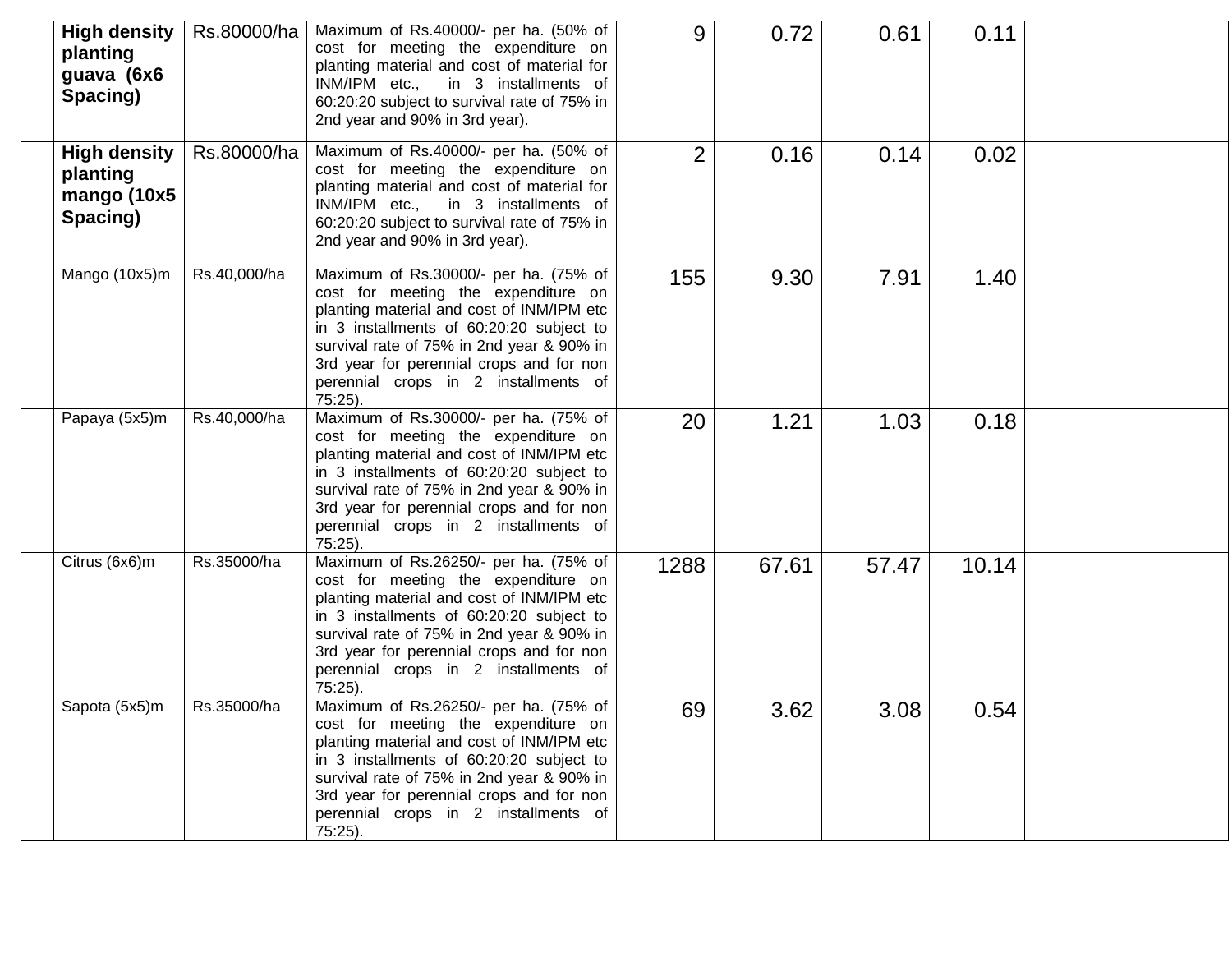| Guava (6x6/3)m                                                                                              | Rs.40,000/ha            | Maximum of Rs.30000/- per ha. (75% of<br>cost for meeting the expenditure on<br>planting material and cost of INM/IPM etc<br>in 3 installments of 60:20:20 subject to<br>survival rate of 75% in 2nd year & 90% in<br>3rd year for perennial crops and for non<br>perennial crops in 2 installments of<br>$75:25$ ). | 349            | 20.96  | 17.82  | 3.14  |                                 |    |
|-------------------------------------------------------------------------------------------------------------|-------------------------|----------------------------------------------------------------------------------------------------------------------------------------------------------------------------------------------------------------------------------------------------------------------------------------------------------------------|----------------|--------|--------|-------|---------------------------------|----|
| Ber $(6x6/3)m$                                                                                              | Rs. 18000/ha            | Maximum of Rs.13500/- per ha. (75% of<br>cost for meeting the expenditure on<br>planting material and cost of INM/IPM etc<br>in 3 installments of 60:20:20 subject to<br>survival rate of 75% in 2nd year & 90% in<br>3rd year for perennial crops and for non<br>perennial crops in 2 installments of<br>$75:25$ ). | 55             | 1.49   | 1.26   | 0.22  |                                 |    |
| Sub-total                                                                                                   |                         |                                                                                                                                                                                                                                                                                                                      | 1968           | 106.74 | 90.73  | 16.01 |                                 |    |
|                                                                                                             |                         | <b>Mushrooms</b>                                                                                                                                                                                                                                                                                                     |                |        |        |       |                                 |    |
| Integrated<br>mushroom unit<br>for spawn,<br>compost<br>production and<br>training Private<br><b>Sector</b> | Rs.50.00 lakh           | 100% of the cost to public sector and 50%<br>of cost for private sector, for meeting the<br>expenditure on infrastructure, as credit<br>linked back ended subsidy.                                                                                                                                                   | 8              | 200.00 | 170.00 | 30.00 | Project<br>approved<br>03/08/12 | on |
| Spawn making<br>unit Private<br><b>Sector</b>                                                               | Rs. 15 lakh/<br>unit    | 100% of the cost to public sector and in<br>case of private sector, 50% of cost, as<br>credit linked back ended subsidy.                                                                                                                                                                                             | $\overline{2}$ | 15.00  | 12.75  | 2.25  | Project to be submitted         |    |
| Compost<br>making unit<br><b>Private Sector</b>                                                             | Rs. 20.00 lakh/<br>unit | 100% of the cost to public sector and in<br>case of private sector, 50% of cost, as<br>credit linked back ended subsidy.                                                                                                                                                                                             | 4              | 40.00  | 34.00  | 6.00  | Project<br>approved<br>03/08/12 | on |
| Sub-total                                                                                                   |                         |                                                                                                                                                                                                                                                                                                                      | 14             | 255.00 | 216.75 | 38.25 |                                 |    |
|                                                                                                             |                         | Flowers (For a maximum of 2 ha per beneficiary)                                                                                                                                                                                                                                                                      |                |        |        |       |                                 |    |
|                                                                                                             |                         | <b>Cut flowers</b>                                                                                                                                                                                                                                                                                                   |                |        |        |       |                                 |    |
| Small &<br><b>Marginal</b><br><b>Farmers</b>                                                                | Rs. 70,000 /<br>ha.     | 50% of cost @ Rs.35,000 / ha. limited to<br>2 ha per beneficiary                                                                                                                                                                                                                                                     | 20             | 7.00   | 5.95   | 1.05  |                                 |    |
| Other farmers                                                                                               | do                      | 33 % of cost @ Rs. 23,100 / ha. limited to<br>2 ha per beneficiary                                                                                                                                                                                                                                                   | 19             | 4.39   | 3.73   | 0.66  |                                 |    |
|                                                                                                             |                         | <b>Bulbulous flowers</b>                                                                                                                                                                                                                                                                                             |                |        |        |       |                                 |    |
| Small &<br><b>Marginal</b><br><b>Farmers</b>                                                                | Rs. 90,000/ha           | 50% of cost @ Rs.45,000 / ha. limited to<br>2 ha per beneficiary                                                                                                                                                                                                                                                     | 100            | 45.00  | 38.25  | 6.75  |                                 |    |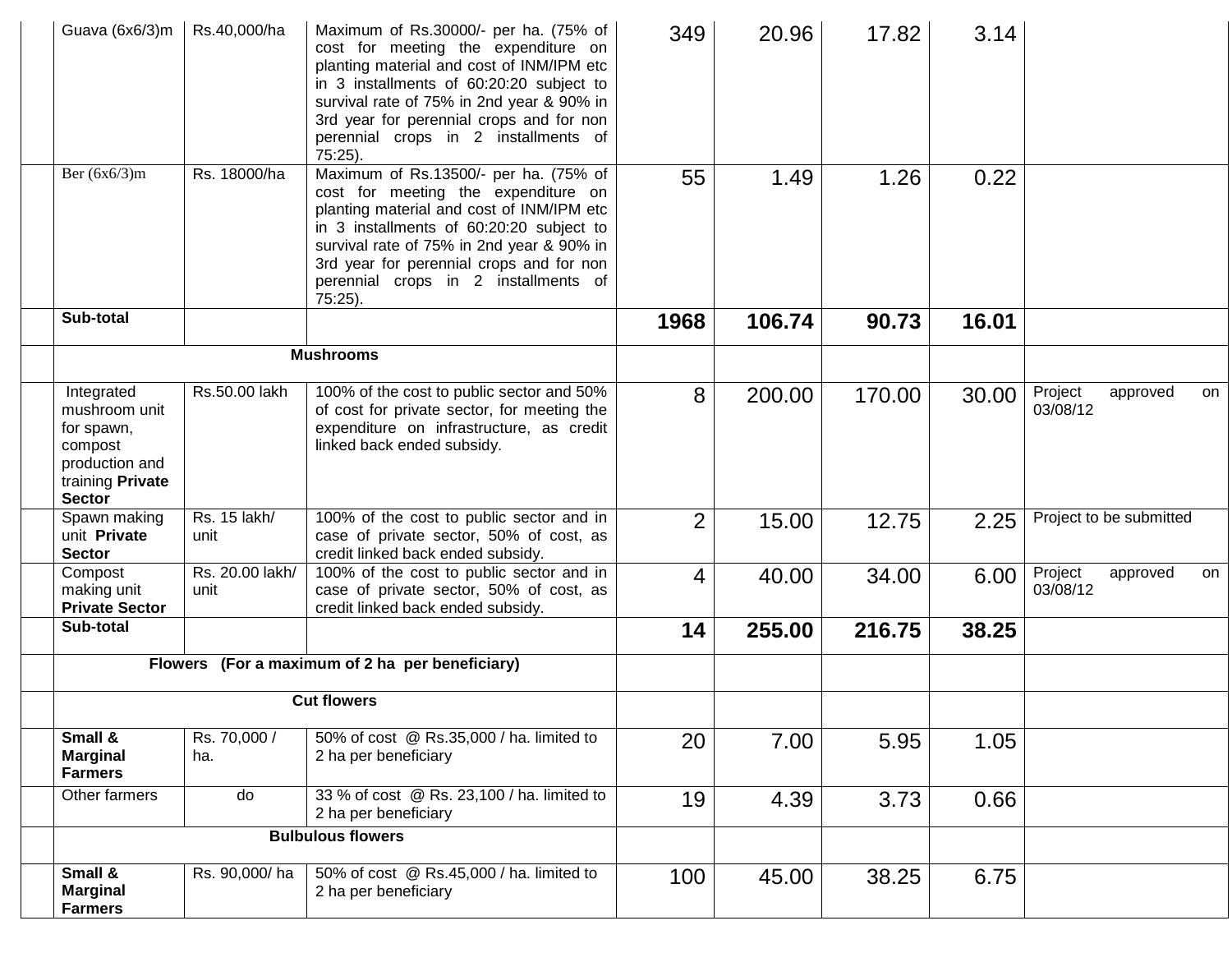| Other farmers                                                                                                          |                 | 33 % of cost @ Rs. 29,700 / ha. limited to<br>2 ha per beneficiary                                                                                                                                                      | 50   | 14.85  | 12.62  | 2.23  |                                                                                                                      |
|------------------------------------------------------------------------------------------------------------------------|-----------------|-------------------------------------------------------------------------------------------------------------------------------------------------------------------------------------------------------------------------|------|--------|--------|-------|----------------------------------------------------------------------------------------------------------------------|
|                                                                                                                        |                 | <b>Loose Flowers</b>                                                                                                                                                                                                    |      |        |        |       |                                                                                                                      |
| Small &<br><b>Marginal</b><br><b>Farmers-</b><br><b>Marigold</b>                                                       | Rs. 24,000/ha   | 50% of cost @ Rs.12,000 / ha. limited to<br>2 ha per beneficiary                                                                                                                                                        | 523  | 62.76  | 53.35  | 9.41  |                                                                                                                      |
| Rose                                                                                                                   | Rs. 24,000/ha   | 50% of cost @ Rs.12,000 / ha. limited to<br>2 ha per beneficiary                                                                                                                                                        | 5    | 0.60   | 0.51   | 0.09  |                                                                                                                      |
| <b>Other farmers</b>                                                                                                   |                 |                                                                                                                                                                                                                         |      |        |        |       |                                                                                                                      |
| <b>Marigold</b>                                                                                                        | Rs. 24,000/ha   | 32 % of cost @ Rs. 7,920 / ha. limited to<br>4 ha per beneficiary                                                                                                                                                       | 442  | 35.01  | 29.76  | 5.25  |                                                                                                                      |
| <b>Rose</b>                                                                                                            | Rs. 24,000/ha   | 33 % of cost @ Rs. 7,920 / ha. limited to<br>4 ha per beneficiary                                                                                                                                                       | 5    | 0.40   | 0.34   | 0.06  |                                                                                                                      |
| Sub-total                                                                                                              |                 |                                                                                                                                                                                                                         | 1164 | 170.00 | 144.50 | 25.50 |                                                                                                                      |
|                                                                                                                        |                 | Spices (For a maximum area of 4 ha per beneficiary)                                                                                                                                                                     |      |        |        |       |                                                                                                                      |
| <b>Rhizomatic</b><br>Spices.                                                                                           |                 |                                                                                                                                                                                                                         |      |        |        |       |                                                                                                                      |
| Garlic                                                                                                                 | Rs. 25,000 / ha | Maximum of Rs. 12,500/- per ha. (50% of cost<br>for meeting the expenditure on planting<br>material and cost of material for INM/IPM<br>etc).                                                                           | 992  | 124.00 | 105.40 | 18.60 | certified<br>Only<br>Planting<br>material to be used. TL<br>material to be used only from<br>Public sector agencies. |
| Chili                                                                                                                  | do              | do                                                                                                                                                                                                                      | 515  | 64.38  | 54.72  | 9.66  | do                                                                                                                   |
| Ginger                                                                                                                 | do              | do                                                                                                                                                                                                                      | 110  | 13.75  | 11.69  | 2.06  | do                                                                                                                   |
| Turmeric                                                                                                               | do              | do                                                                                                                                                                                                                      | 542  | 67.75  | 57.59  | 10.16 | do                                                                                                                   |
| Sub-total                                                                                                              |                 |                                                                                                                                                                                                                         | 2159 | 269.88 | 229.39 | 40.48 |                                                                                                                      |
| 3 <sup>7</sup><br><b>Rejuvenation/</b><br>replacement of<br>senile<br>plantation<br>including<br>Canopy<br>management. | (average)       | Rs.30,000/ha 50% of the total cost subject to a<br>maximum of Rs. 15,000/ha to a limited of<br>2 ha per beneficiary. Actual cost to be<br>claimed based on the nature and<br>requirement of the crop to be rejuvenated. | 237  | 35.55  | 30.22  |       | 5.33 To be implemented as per<br>guidelines circulated                                                               |
| 4                                                                                                                      |                 | <b>Creation of Water resources</b>                                                                                                                                                                                      |      |        |        |       |                                                                                                                      |
|                                                                                                                        |                 | <b>Community tanks</b>                                                                                                                                                                                                  |      |        |        |       |                                                                                                                      |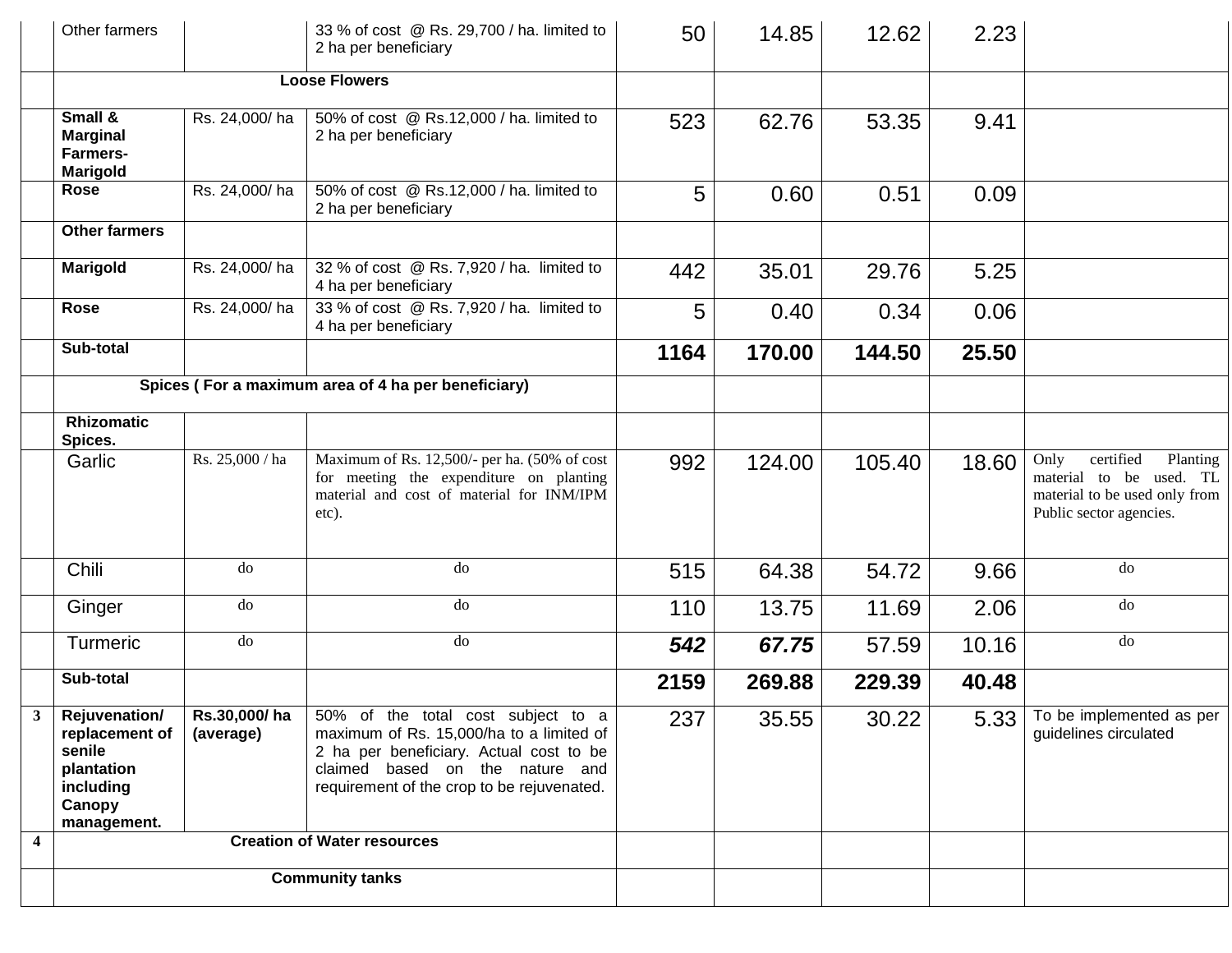|   | Community<br>tanks/on farm<br>ponds/on farm<br>water reservoirs<br>with use of<br>plastic/RCC<br>lining        | Rs. 15.00 lakh<br>/unit in plain<br>areas,<br>Rs.17.25 lakh<br>in hilly areas. | 100% of cost for 10 ha                                                    | 175            | 1050.00 | 892.50  | 157.50 | Efforts to be made for<br>with<br>convergence<br><b>MNREGS</b>                                                                         |
|---|----------------------------------------------------------------------------------------------------------------|--------------------------------------------------------------------------------|---------------------------------------------------------------------------|----------------|---------|---------|--------|----------------------------------------------------------------------------------------------------------------------------------------|
|   | - In Hilly areas                                                                                               | do                                                                             | do                                                                        | 80             | 80.00   | 68.00   | 12.00  |                                                                                                                                        |
|   | Water<br>harvesting<br>system for<br>individuals - for<br>storage of water<br>in 20m x 20m x<br>3m ponds/wells | Rs. 1.20 lakh<br>/unit in plain<br>areas, Rs.1.38<br>lakh in hilly<br>areas    | 50% of cost. Maintenance to be ensured<br>by the beneficiary.             | 29             | 17.40   | 14.79   | 2.61   | do                                                                                                                                     |
|   | - In Hilly areas                                                                                               | do                                                                             | do                                                                        | 6              | 4.14    | 3.52    | 0.62   | do                                                                                                                                     |
|   | Sub-total                                                                                                      |                                                                                |                                                                           | 290            | 1151.54 | 978.81  | 172.73 |                                                                                                                                        |
| 5 |                                                                                                                |                                                                                | Protected cultivation (area in hectares)                                  |                |         |         |        |                                                                                                                                        |
|   |                                                                                                                |                                                                                | <b>1. Green House structure</b>                                           |                |         |         |        |                                                                                                                                        |
|   |                                                                                                                |                                                                                | <b>Naturally ventilated system</b>                                        |                |         |         |        |                                                                                                                                        |
|   | Tubular<br>structure                                                                                           | Rs. 935/ Sq.m                                                                  | 50% of the cost limited to 4000 Sq.m per<br>beneficiary.                  | 101            | 4721.75 | 4013.49 | 708.26 | Minutes of SLEC meeting<br>to be submitted along with<br>details of beneficiaries,<br>location, etc to facilitate<br>release of funds. |
|   | <b>Wall in Tunnel</b>                                                                                          |                                                                                |                                                                           |                |         |         |        |                                                                                                                                        |
|   | Tubular<br>structure (Big)                                                                                     | Rs. 800/ Sq.m                                                                  |                                                                           | $\overline{2}$ | 80.00   | 68.00   | 12.00  |                                                                                                                                        |
|   | Tubular<br>structure                                                                                           | Rs. 600/ Sq.m                                                                  |                                                                           | 4              | 132.30  | 112.46  | 19.85  |                                                                                                                                        |
|   | Plastic<br>Mulching                                                                                            |                                                                                | Rs. 20,000/ha   50% of the total cost limited to 2 ha per<br>beneficiary. | 518            | 51.80   | 44.03   | 7.77   |                                                                                                                                        |
|   |                                                                                                                |                                                                                | <b>Shade Net House</b>                                                    |                |         |         |        |                                                                                                                                        |
|   | Tubular<br>structure                                                                                           | Rs. 600/ Sq.m                                                                  | 50% of cost limited to 4000 Sq.m per<br>beneficiary.                      | 34             | 1006.60 | 855.61  | 150.99 |                                                                                                                                        |
|   | <b>Plastic Tunnels</b>                                                                                         | Rs.30/ Sq.m                                                                    | 50% of cost limited 1000 sqmt per<br>beneficiary.                         | 19             | 28.80   | 24.48   | 4.32   |                                                                                                                                        |
|   | 5. Anti<br><b>Bird/Anti</b><br><b>Hail Nets</b>                                                                | Rs.20/- per<br>Sq.m                                                            | 50% of cost limited to 5000 Sq.m<br>per beneficiary.                      |                |         |         |        |                                                                                                                                        |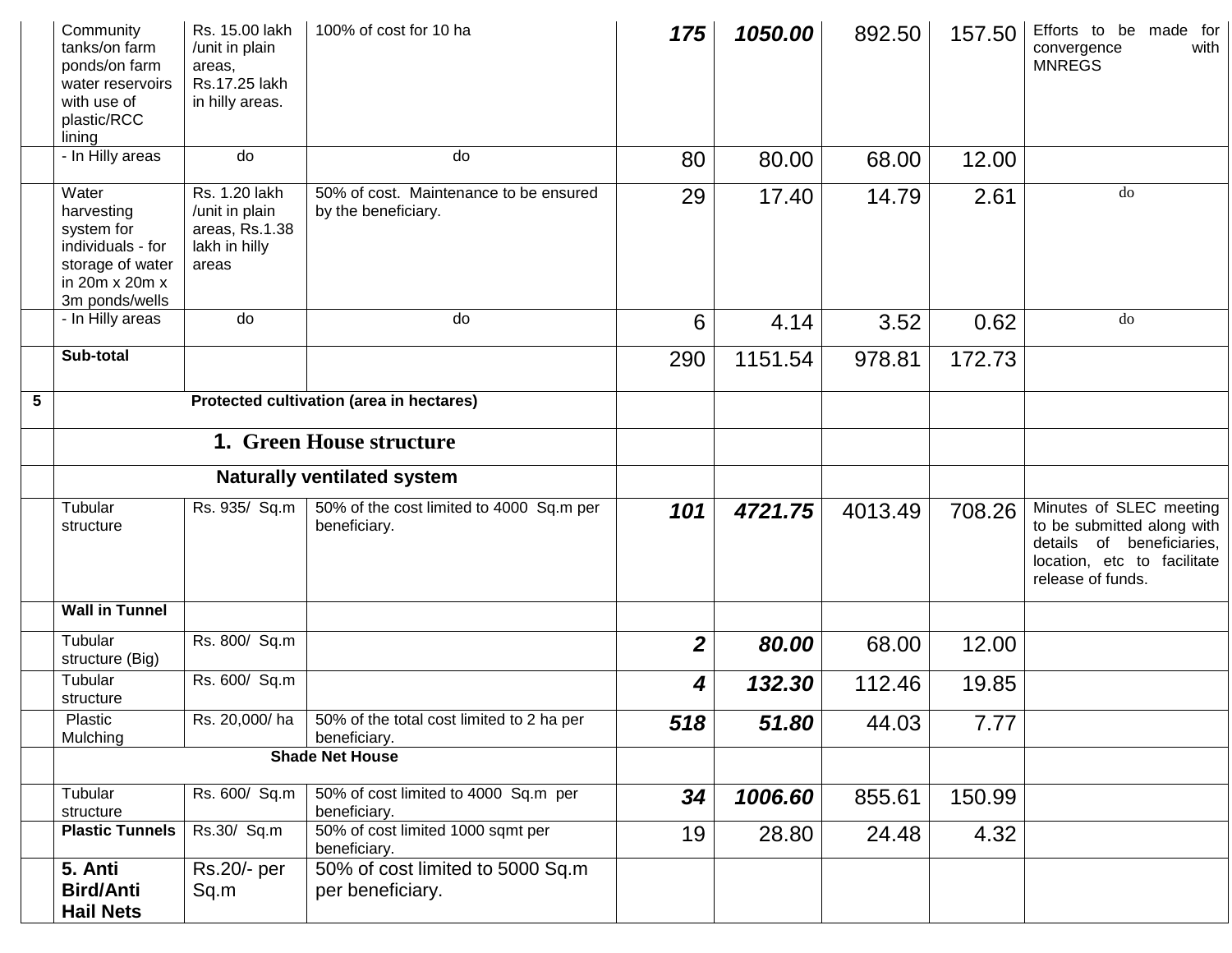|                | Cost of<br>planting<br>material of<br>high value<br>vegetables<br>grown in poly<br>house                                    | Rs.105/Sq.m                                           | 50% of cost.                                                                                                                                  | 92   | 480.69  | 408.59  | 72.10   |                                                                                                             |
|----------------|-----------------------------------------------------------------------------------------------------------------------------|-------------------------------------------------------|-----------------------------------------------------------------------------------------------------------------------------------------------|------|---------|---------|---------|-------------------------------------------------------------------------------------------------------------|
|                | Cost of<br>planting<br>material of<br>flowers for<br>poly house                                                             | Rs.500/ Sq.m                                          | 50% of cost.                                                                                                                                  | 12   | 291.20  | 247.52  | 43.68   |                                                                                                             |
|                | Sub-total                                                                                                                   |                                                       |                                                                                                                                               | 781  | 6793.14 | 5774.17 | 1018.97 |                                                                                                             |
| 6              |                                                                                                                             |                                                       | Promotion of Integrated Nutrient Management(INM)/ Integrated Pest<br><b>Management (IPM)</b>                                                  |      |         |         |         |                                                                                                             |
|                | Promotion of<br><b>IPM/INM</b>                                                                                              | Rs. 2000/ha                                           | 50% of cost subject to a maximum of Rs<br>1000/ha limited to 4.00 ha/ beneficiary.                                                            | 4250 | 42.50   | 36.13   | 6.38    | To be need based and<br>taken up after identifying<br>problem of pest / disease<br>and nutrient deficiency. |
|                | Promotion of<br><b>INM</b>                                                                                                  | Rs. 2000/ha                                           | 50% of cost subject to a maximum of Rs<br>1000/ha limited to 4.00 ha/ beneficiary.                                                            | 4250 | 42.50   | 36.13   | 6.38    | do                                                                                                          |
|                | Sub-total                                                                                                                   |                                                       |                                                                                                                                               |      | 85.00   | 72.25   | 12.75   |                                                                                                             |
| $\overline{7}$ |                                                                                                                             |                                                       | Vermi compost Units /organic input production unit                                                                                            |      |         |         |         |                                                                                                             |
|                | Permanent<br>structure to the<br>size of unit of<br>30'x8'x2.5'<br>dimension to be<br>administered on<br>pro-rata basis.    | Rs. 60,000/<br>unit for<br>permanent<br>structure and | 50% of cost conforming to the size of the<br>unit of 30'x8'x2.5' dimension of permanent<br>structure to be administered on pro-rata<br>basis. | 92   | 27.60   | 23.46   | 4.14    |                                                                                                             |
|                | <b>HDPE Vermibed</b><br>to the size of 96<br>cft (12'x4'x2') to<br>be administered<br>on pro-rata<br>basis.                 | Rs. 10,000<br>/unit for HDPE<br>Vermibed              | HDPE Vermibed, 50% of cost conforming<br>to the size of 96 cft (12'x4'x2') to be<br>administered on pro-rata basis.                           | 530  | 9.28    | 7.88    | 1.39    | Designs para meter of<br>HDPE beds will conformer<br>BIS standards<br>(IS<br>to<br>15907:2010)              |
|                | Sub-total                                                                                                                   |                                                       |                                                                                                                                               |      | 36.88   | 31.34   | 5.53    |                                                                                                             |
| 8              | <b>Certification</b><br>for Good<br><b>Agricultural</b><br><b>Practices</b><br>(GAP),<br><b>Including</b><br>infrastructure | 50% of the<br>cost.                                   | 50% of the cost.                                                                                                                              | 360  | 18.00   | 15.30   | 2.70    | <b>Project to be submitted</b>                                                                              |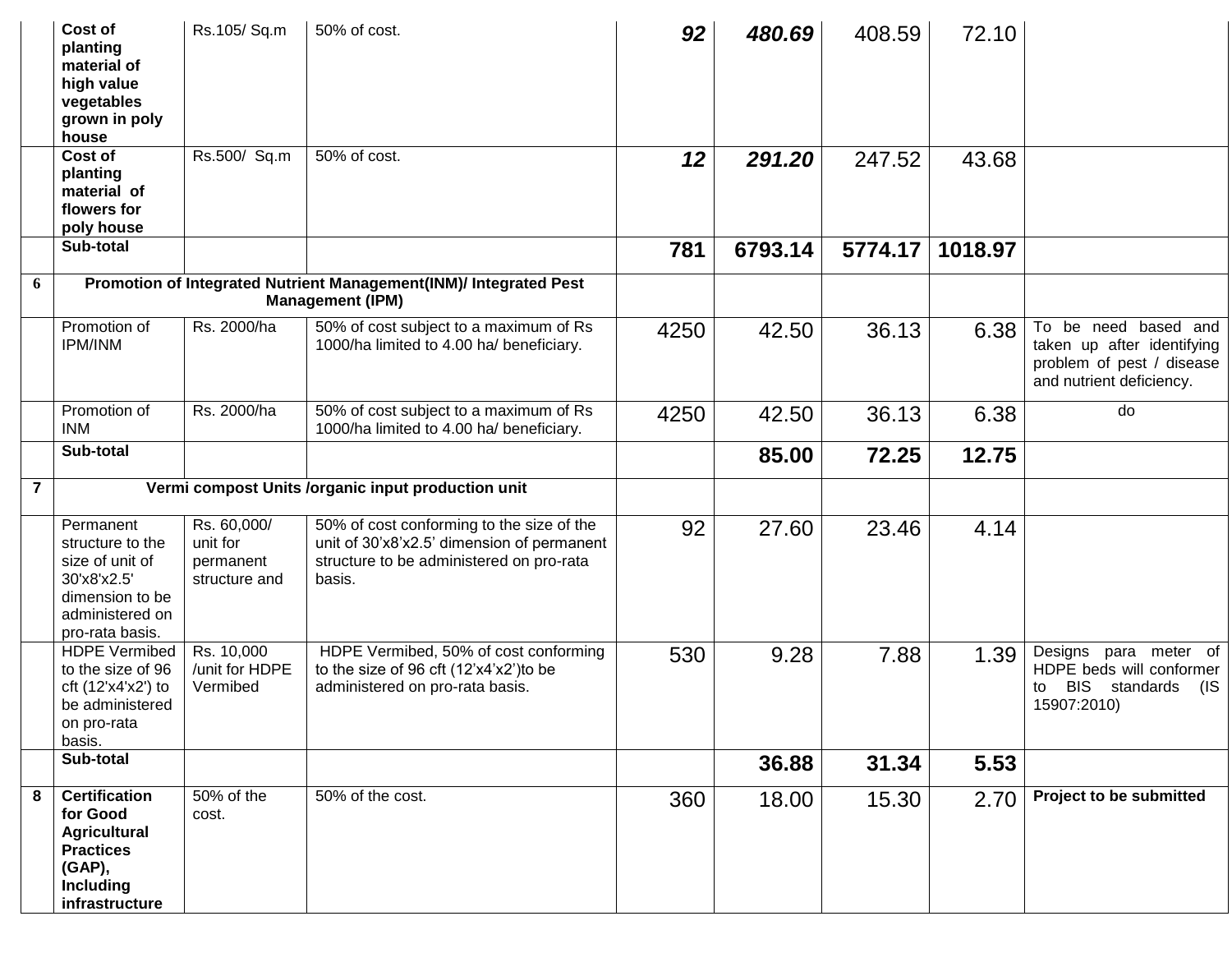| 9  |                                                                                                       |                                        | Pollination support through beekeeping                                                               |             |        |        |       |                                           |
|----|-------------------------------------------------------------------------------------------------------|----------------------------------------|------------------------------------------------------------------------------------------------------|-------------|--------|--------|-------|-------------------------------------------|
|    | Honey bee<br>colonies                                                                                 | Rs. 1400/<br>colony of 4<br>frames     | 50% of cost limited to 50 colonies /<br>beneficiary.                                                 | 14300       | 100.10 | 85.09  | 15.02 | List of Beneficiaries to be<br>furnished. |
|    | <b>Hives</b>                                                                                          | Rs. 1600/hive                          | 50% of cost limited to 50 colonies /<br>beneficiary.                                                 | 14300       | 114.40 | 97.24  | 17.16 | List of Beneficiaries to be<br>furnished. |
|    | Equipment<br>including honey<br>extractor (4<br>frame), food<br>grade container<br>(30 kg), net, etc. | Rs. 14,000/set                         | 50% of the cost limited to one set per<br>beneficiary.                                               | 173         | 12.11  | 10.29  | 1.82  | List of Beneficiaries to be<br>furnished. |
|    | Sub-total                                                                                             |                                        |                                                                                                      | 28773       | 226.61 | 192.62 | 33.99 |                                           |
| 10 |                                                                                                       |                                        | <b>Horticulture Mechanization</b>                                                                    |             |        |        |       |                                           |
|    | Power operated<br>machines/tools<br>including Power<br>Saw and Plant<br>Protection<br>equipments etc. | Rs.35,000/-<br>per set                 | 50% of cost limited to one set per<br>beneficiary.                                                   | 868         | 151.90 | 129.12 | 22.79 | List of Beneficiaries to be<br>furnished. |
|    | Power<br><b>Machines</b><br>(upto 20 BHP)<br>with rotavator /<br>equipment                            | Rs.1,20,000/-<br>per set               | 50% of cost limited to one set per<br>beneficiary.                                                   | 576         | 345.60 | 293.76 | 51.84 | List of Beneficiaries to be<br>furnished. |
|    | Power<br>machines (20<br>HP & above<br>including<br>accessories<br>/equipments                        | Rs. 3,00,000/-<br>per set              | 50% of cost limited to one set per<br>beneficiary.                                                   | 39          | 58.50  | 49.73  | 8.78  | List of Beneficiaries to be<br>furnished. |
|    | Sub-total                                                                                             |                                        |                                                                                                      |             | 556.00 | 472.60 | 83.40 |                                           |
|    | <b>CCS,HAU</b><br>(Provisional)                                                                       | Rs. 1.00 lakh                          | 100% of the cost.                                                                                    | 1           | 164.00 | 139.40 | 24.60 | Project to be submitted                   |
| 12 |                                                                                                       |                                        | <b>Human Resource Development (HRD)</b>                                                              |             |        | 0.00   | 0.00  |                                           |
|    | HRD for<br>Supervisors &<br>Entrepreneurs                                                             | Rs. 20.00<br>lakh /<br>training        | 100% of the cost in first year. In<br>subsequent years, cost of<br>infrastructure not to be claimed. | $\mathbf 1$ | 20.00  | 17.00  | 3.00  | Project to be submitted                   |
|    | <b>Training of</b><br>farmers                                                                         |                                        |                                                                                                      |             |        |        |       |                                           |
|    | Within the State<br>(HTI)<br>$(5 \text{ days})$                                                       | Rs. 750/day<br>per farmer<br>excluding | 100% of the cost.                                                                                    | 5000        | 175.00 | 148.75 | 26.25 | Training Calendar to be<br>furnished      |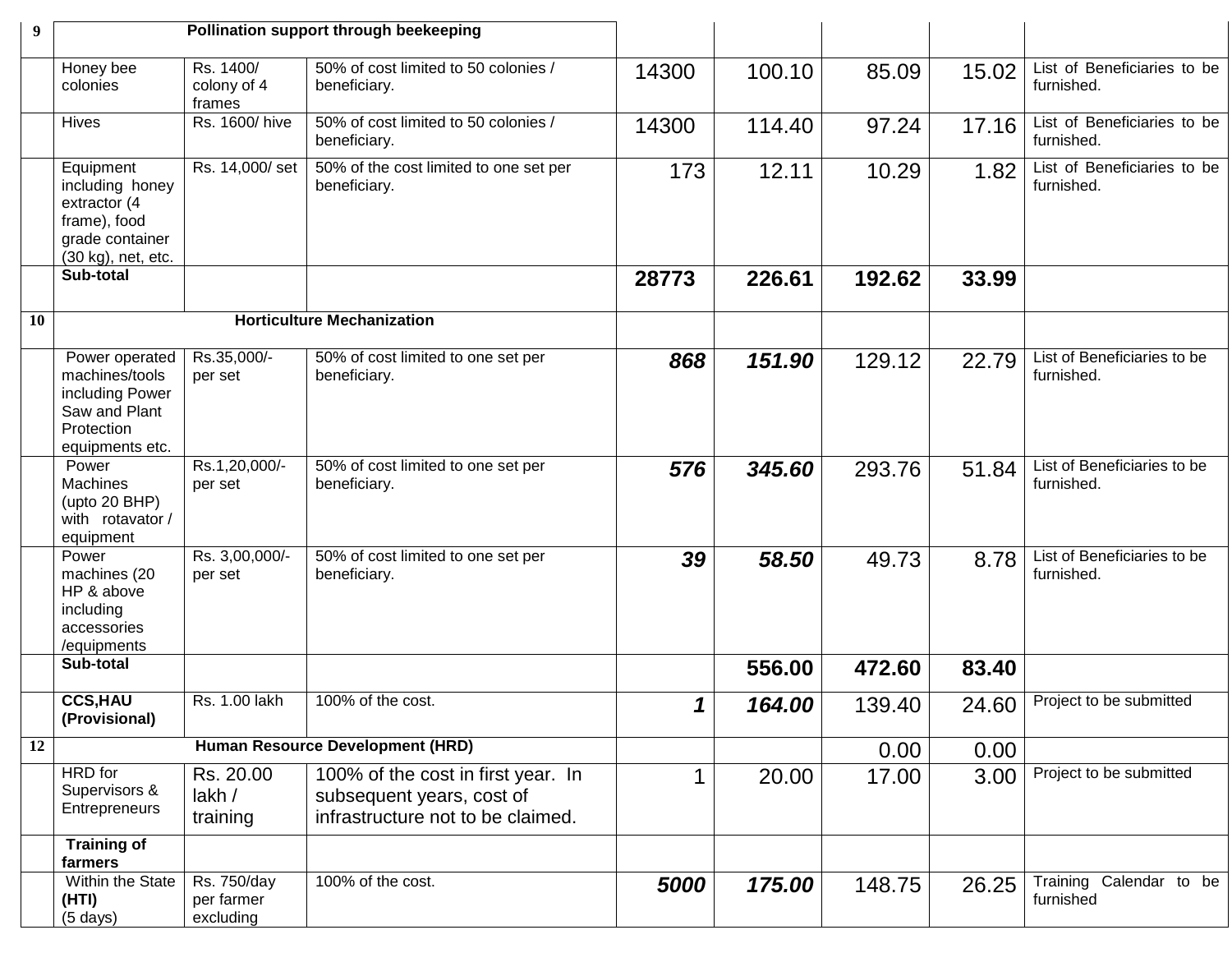|    |                                                                                              | transport                                                        |                                                                                                                                                               |      |        |        |       |                                                                                                                                        |
|----|----------------------------------------------------------------------------------------------|------------------------------------------------------------------|---------------------------------------------------------------------------------------------------------------------------------------------------------------|------|--------|--------|-------|----------------------------------------------------------------------------------------------------------------------------------------|
|    | <b>Exposure visit</b><br>of farmers                                                          |                                                                  |                                                                                                                                                               |      |        |        |       |                                                                                                                                        |
|    | Within the<br>District (one<br>day)                                                          | Rs.250/day per<br>farmer<br>excluding<br>transport               | 100% of the cost.                                                                                                                                             | 3770 | 9.43   | 8.01   | 1.41  | Training Calendar to be<br>furnished                                                                                                   |
|    | Within the State<br>(one day)                                                                | Rs. 300/day<br>per farmer<br>excluding<br>transport              | 100% of the cost.                                                                                                                                             | 3210 | 9.63   | 8.19   | 1.44  | Training Calendar to be<br>furnished                                                                                                   |
|    | Outside the<br>State (HTI)<br>$(6 \text{ days})$                                             | Rs. 600/day<br>per farmer<br>excluding<br>transport              | 100% of the cost.                                                                                                                                             | 325  | 11.70  | 9.95   | 1.76  | Training Calendar to be<br>furnished                                                                                                   |
|    |                                                                                              |                                                                  | Training / study tour of technical staff/ field functionaries                                                                                                 |      |        |        |       |                                                                                                                                        |
|    |                                                                                              |                                                                  |                                                                                                                                                               |      |        |        |       |                                                                                                                                        |
|    | (i) Within the<br><b>State</b>                                                               | Rs.200/day per<br>participant plus<br>TA/DA, as<br>admissible    | 100% of the cost.                                                                                                                                             | 250  | 2.50   | 2.13   | 0.38  |                                                                                                                                        |
|    | Study tour to<br>progressive<br>States (group of<br>minimum 5<br>participants) for<br>5 days | Rs.650.00/day<br>per participant<br>plus TA/DA, as<br>admissible | 100% of the cost.                                                                                                                                             | 120  | 3.90   | 3.32   | 0.59  | Training Calendar to be<br>furnished                                                                                                   |
|    | Outside India                                                                                | Rs. 5.00 lakh /<br>participant                                   | 100% of the cost on actual basis.                                                                                                                             | 15   | 30.00  | 25.50  | 4.50  | Project to be submitted                                                                                                                |
|    | Sub-total                                                                                    |                                                                  |                                                                                                                                                               |      | 262.16 | 222.83 | 39.32 |                                                                                                                                        |
| 13 |                                                                                              |                                                                  | <b>INTEGRATED POST HARVEST MANAGEMENT</b>                                                                                                                     |      |        |        |       |                                                                                                                                        |
|    | Pack house /<br>On farm<br>collection &<br>storage unit                                      | Rs. 3.00 Lakh/<br>per unit with<br>size of 9Mx6M                 | 50% of the capital cost.                                                                                                                                      | 108  | 162.00 | 137.70 | 24.30 | Minutes of SLEC meeting<br>to be submitted along with<br>details of beneficiaries,<br>location, etc to facilitate<br>release of funds. |
|    | Pre-cooling unit                                                                             | Rs.15.00 lakh<br>for 6 MT<br>capacity                            | Credit linked back-ended subsidy @ 40%<br>of the cost of project in general areas and<br>55% in case Hilly & Scheduled areas for<br>individual entrepreneurs. | 1    | 6.00   | 5.10   | 0.90  | Project to be submitted                                                                                                                |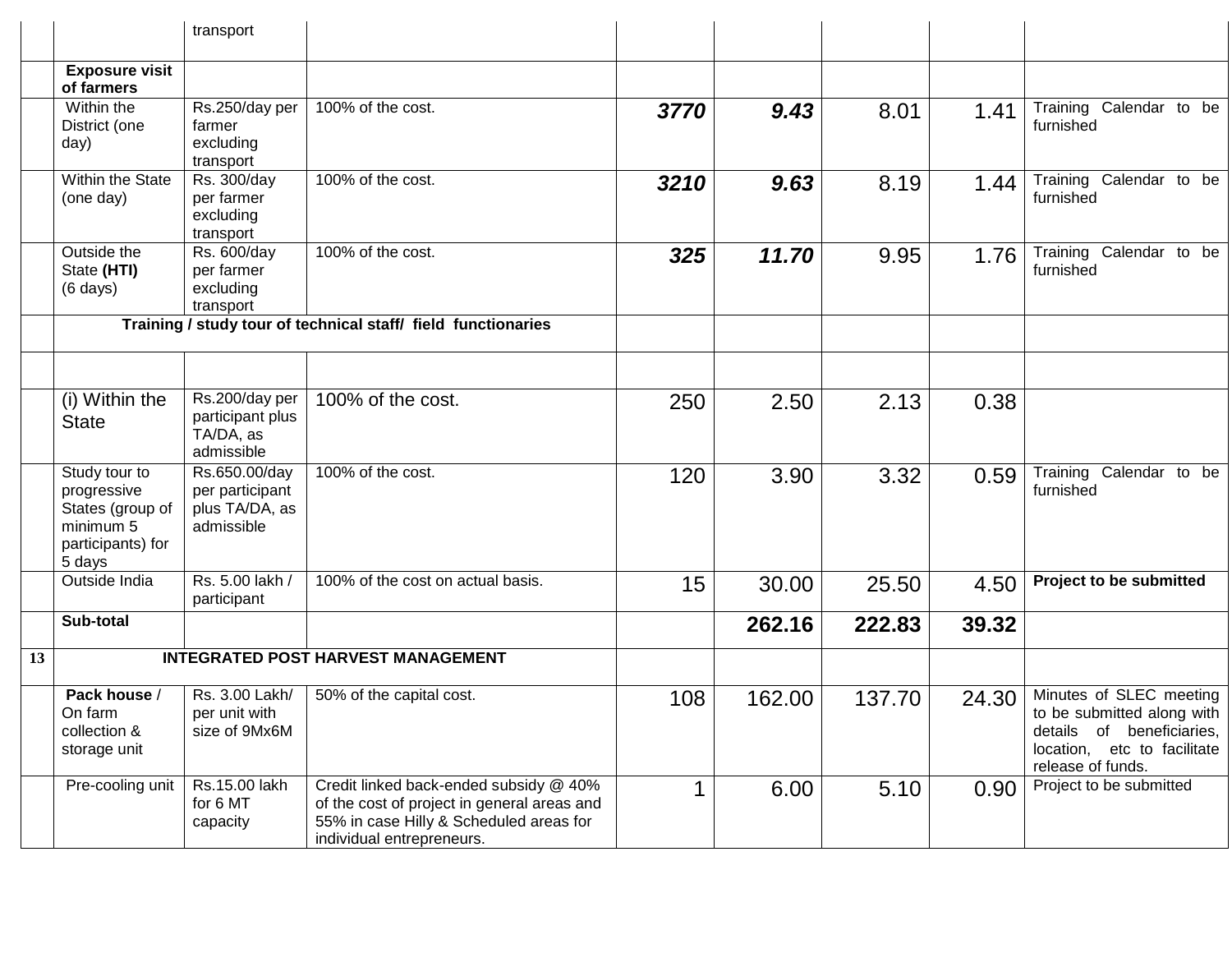|    | Cold storage<br>units<br>(Construction /<br>expansion /<br>Modernization)                                     | Rs. 6000/MT<br>for 5000 MT<br>capacity          | Credit linked back-ended subsidy @ 40%<br>of the capital cost of project in general<br>areas and 55% in case of Hilly &<br>Scheduled areas in respect of only those<br>units which adopt new technologies and<br>include insulation, humidity control and fin<br>coil cooling system. | 4   | 480.00 | 408.00 | 72.00  | Project to be submitted                                                                                                                |
|----|---------------------------------------------------------------------------------------------------------------|-------------------------------------------------|---------------------------------------------------------------------------------------------------------------------------------------------------------------------------------------------------------------------------------------------------------------------------------------|-----|--------|--------|--------|----------------------------------------------------------------------------------------------------------------------------------------|
|    |                                                                                                               |                                                 | <b>Refer vans/containers</b>                                                                                                                                                                                                                                                          |     |        |        |        |                                                                                                                                        |
|    | Refer vans/<br>containers<br>project in<br>general<br>areas                                                   | Rs. 24.00<br>lakh/ unit for<br>6 MT<br>capacity | Credit linked back-ended subsidy<br>@40% of the cost of project in<br>General areas.                                                                                                                                                                                                  |     | 9.60   | 8.16   | 1.44   | Project to be submitted                                                                                                                |
|    | Primary/<br>Mobile /<br>Minimal<br>processing<br>unit                                                         | Rs. 24.00<br>lakh/unit.                         | Credit linked back-ended subsidy<br>@40% of the cost of project in<br>General areas.                                                                                                                                                                                                  |     | 9.60   | 8.16   | 1.44   | Project to be submitted                                                                                                                |
|    | Preservation<br>unit (low cost)<br>new unit                                                                   | Rs.2.00 lakh<br>/unit for new<br>unit.          | 50% of the total cost.                                                                                                                                                                                                                                                                |     | 1.00   | 0.85   | 0.15   | Minutes of SLEC meeting<br>to be submitted along with<br>details of beneficiaries,<br>location, etc to facilitate<br>release of funds. |
|    | Low cost<br>onion storage<br>structure (25<br>MT)                                                             | <b>Rs.1.00 lakh</b><br>per unit                 | 50% of the total cost.                                                                                                                                                                                                                                                                | 100 | 50.00  | 42.50  | 7.50   | Minutes of SLEC meeting<br>to be submitted along with<br>details of beneficiaries,<br>location, etc to facilitate<br>release of funds. |
|    | Sub-total                                                                                                     |                                                 |                                                                                                                                                                                                                                                                                       |     | 718.20 | 610.47 | 107.73 |                                                                                                                                        |
| 14 |                                                                                                               |                                                 | <b>ESTABLISHMENT OF MARKETING INFRASTRUCTURE FOR</b><br><b>HORTICULTURAL PRODUCE</b>                                                                                                                                                                                                  |     |        |        |        |                                                                                                                                        |
|    |                                                                                                               |                                                 | Functional Infrastructure: for collection, sorting/ grading, packing units<br>etc                                                                                                                                                                                                     |     |        |        |        |                                                                                                                                        |
|    | Credit linked<br>back-ended<br>project in<br>general areas                                                    | Rs.15.00<br>lakh/unit                           | Credit linked back-ended subsidy @ 40%<br>of the capital cost of project in general<br>areas and 55 % in case of Hilly &<br>Scheduled areas for individual<br>entrepreneurs.                                                                                                          |     | 1.50   | 1.28   | 0.23   | Project to be submitted                                                                                                                |
|    | Market<br>extension<br>quality<br>awareness &<br>market led<br>extension<br>activities for<br>fresh products. | Rs. 3.00 lakh<br>/event                         | 100%assistance.                                                                                                                                                                                                                                                                       |     | 2.00   | 1.70   | 0.30   | Minutes of SLEC meeting<br>to be submitted along with<br>details of beneficiaries,<br>location, etc to facilitate<br>release of funds. |